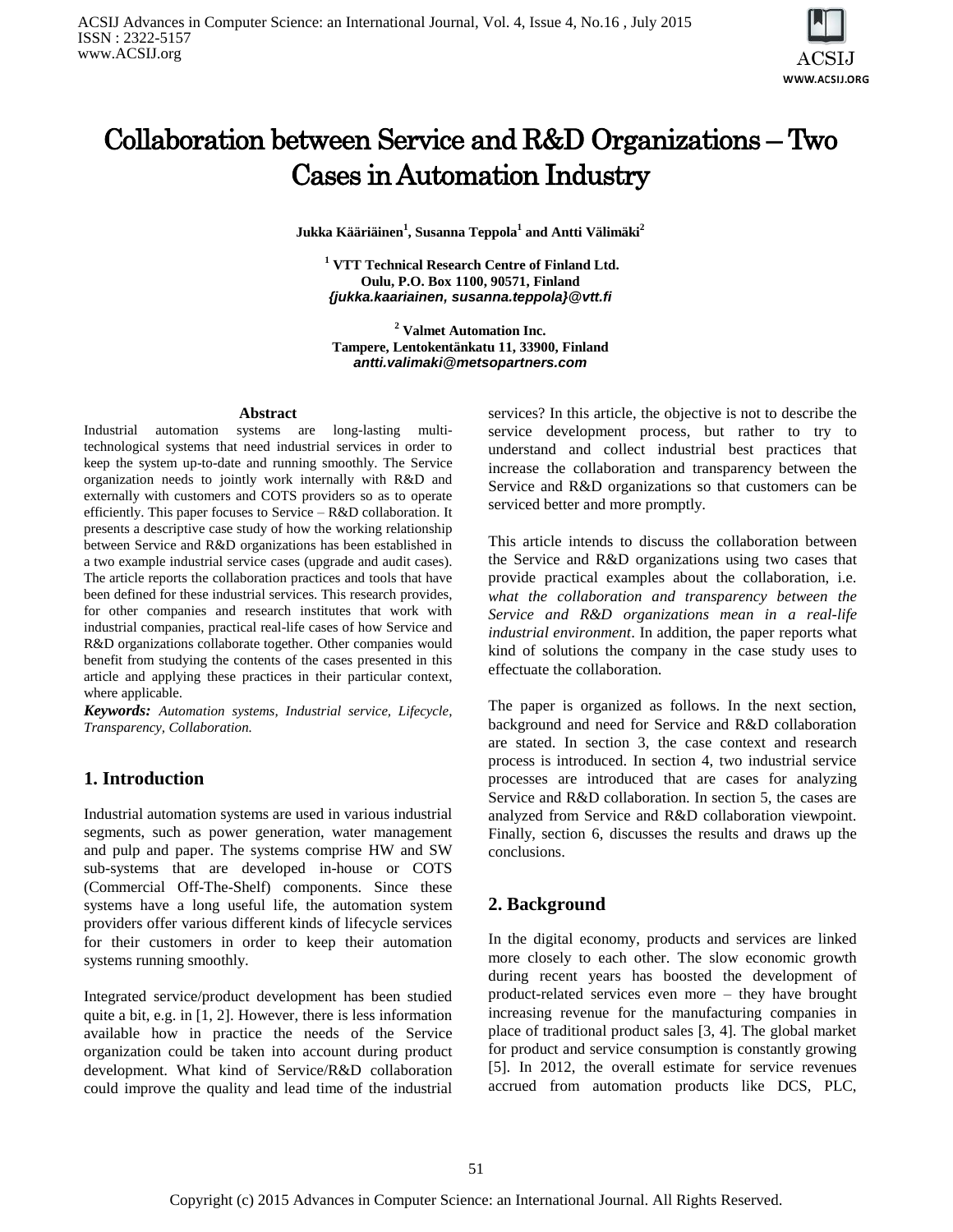

SCADA, etc. amounted to nearly \$15 billion [6]. Customers are more and more interested in value-added services compared to the basic products itself. Therefore, companies and business ecosystems need the ability to adapt to the needs of the changing business environment. The shift from products to services has been taking place in the software product industry from 1990 onwards [7]. The importance of service business has been understood for a while, but more systematic and integrated product and service development processes are needed [8]. During recent years the focus has shifted towards understanding the customer's needs and early validation of the success of developed services [9]. Furthermore, the separation of service and R&D organization may cause communication problems that need to be tackled with new practices and organizational units [10].

Technical deterioration (technology, COTS, standards, etc.) of the systems that have a long lifetime (such as automation systems) is a problem in industry. The reliability of technical systems will decrease over time if companies ignore industrial services. "For a typical automation/IT system, only 20-40 percent of the investment is actually spent on purchasing the system; the other 60-80 percent goes towards maintaining high availability and adjusting the system to changing needs during its life span" [11]. This is huge opportunity for vendors to increase their industrial service business. Automation system providers offer their automation systems and related industrial services in order to keep customer's industrial processes running smoothly. These industrial services need to be done efficiently. Therefore, there should be systematic and effective service processes with supporting IT systems in global operational environment. Furthermore, there should be collaboration practices with R&D and Service organization that systems can be efficiently serviced and are service friendly. This all requires deeper understanding how Service and R&D organizations should operate to enable this collaboration.

# **3. Case context and research process**

This work was carried out within the international research projects Varies (Variability in Safety-Critical Embedded Systems) [12] and Promes (Process Models for Engineering of Embedded Systems) [13]. The case company operates in the automation systems industry. The company offers automation and information management application networks and systems, intelligent field control solutions, and support and maintenance services. The case focuses on the automation system product sector and includes the upgrade and audit service. Typically, the customer-specific, tailored installation of the system is

based on a generic product platform, and a new version of this product platform is released annually. Automation system vendors are also using HW and SW COTS components in their systems, for instance, third-party operating systems (e.g. Windows). Therefore, automation systems are dependent on, for instance, the technology roadmaps of operating system providers. The (generic) main sub-systems in an automation system include: Control Room, Engineering Tools, Information Management and Process Controllers.

Engineering tools are used to configure the automation system so as to fit the customer's context. This includes, for instance, the development of process applications and related views. Automation systems have a long life and they need to be analyzed, maintained and updated, if necessary. Therefore, the case company offers, for instance, upgrade and audit services to keep the customers' automation systems up-to-date. Each update will be analyzed individually so as to find the optimal solution for the customer based on the customer's business needs. Service operation is highly distributed since the case company has over 100 sales and customer service units in 38 countries serving customers representing various industrial segments in Europe, Asia, America, Africa and Australia.

Because of the demands of customer-specific tailoring, there are many customer-specific configurations (i.e. the customer-specific variants of an automation system) in the field containing sub-systems from different platform releases (versions). Therefore, the Service organization (the system provider) needs to track each customer configuration of an automation system and detect what maintenance, optimization, upgrades are possible for each customer to keep the customer's automation solutions running optimally.

Case company aims at better understand collaboration between Service organization and R&D organization. For other companies and research institutes this research provides a descriptive case study how the collaboration between Service and R&D organizations have been established in a two example service case (upgrade and audit cases). Therefore, the research approach is bottom-up. These cases were selected into this study since the company personnel that work in this research project have in-depth knowledge about these services. We first studied these two service processes and then analyzed what kinds of activities can be found to enable the transparency between service and R&D organizations in these cases. We selected this approach since each industrial service seems to have its own needs for collaboration and therefore you first need to understand the service process itself. We have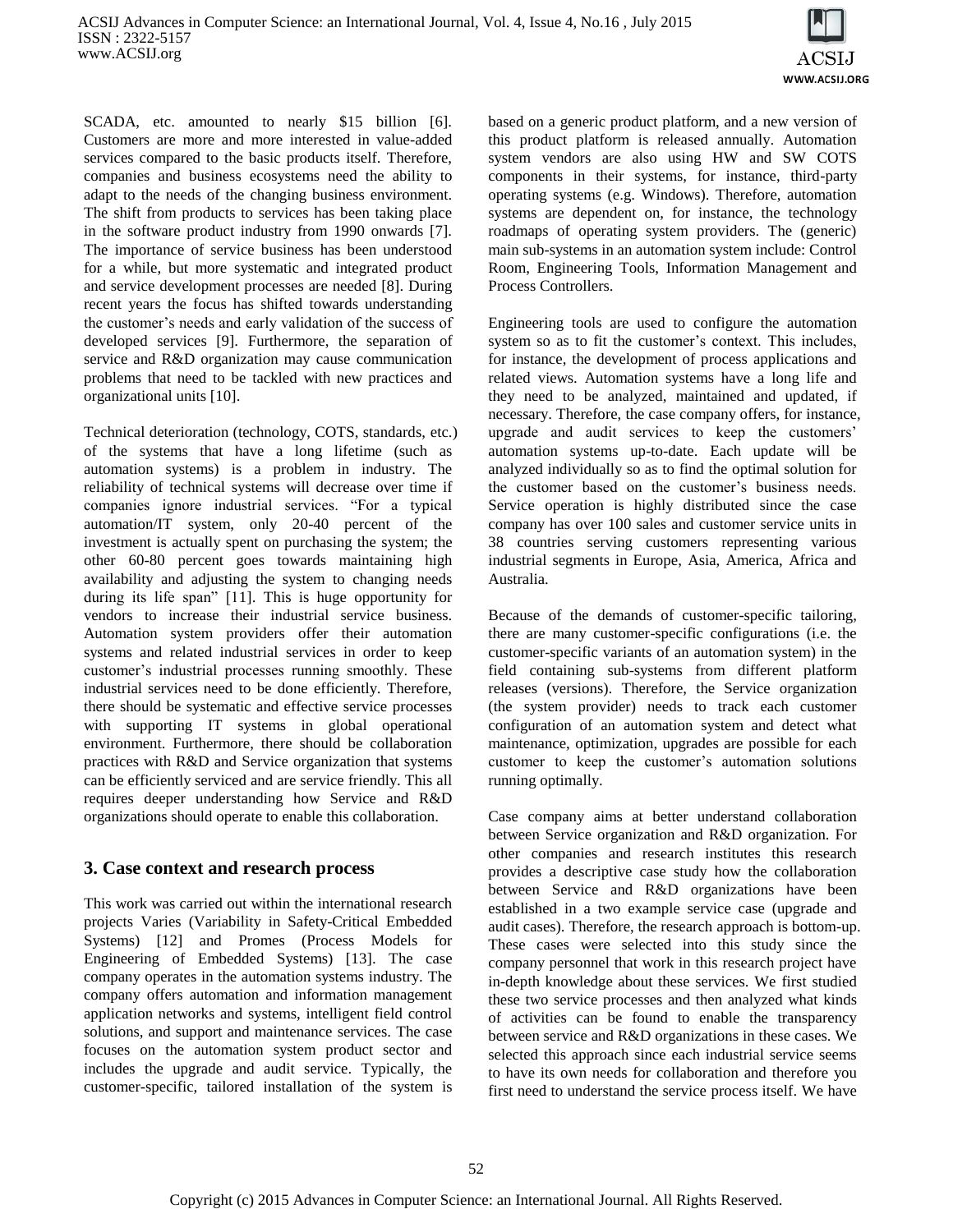

adapted the approach defined by Charalampidou et al. [14] as a frame for process descriptions. The research has been done as follows:

- 1. Upgrade–service process description was composed using company interviews and workshops (case 1).
- 2. Audit–service process description was composed using company interviews and workshops (case 2).
- 3. Case analysis was performed that combined case 1 and 2 and additional interviews/workshops were held to understand service/R&D collaboration behind the service processes. Two persons that work in service-R&D interface in case 1 and case 2 were interviewed and the results were discussed.
- 4. Finally, the results of the case 1, case 2 and case analysis were reviewed and modified by the representatives of case company.

# **4. Industrial cases**

Industrial automation systems are used in various industrial segments, such as power generation, water management and pulp and paper production. The systems comprise HW and SW sub-systems that are in-house developed or COTS (Commercial Off-The-Shelf) components. Since these systems have a long lifetime, the automation system providers offer different kinds of industrial services for their customers in order to keep their automation systems running smoothly.

In this article, we present two cases related to the industrial services that both are the sub-processes of the maintenance main process. The first is Upgrade-service and the second is Audit-service. These cases represent process presentations that have been created in cooperation with the case company in order to document and systematize their service processes. These process descriptions have

been utilized in order to identify the interfaces between service and R&D organizations.

## 4.1 Case 1: Upgrade–service

This section presents the Upgrade-service process (Fig. 1). Upgrade-service is a service that will be provided for a customer to keep their automation systems up and running. The detailed description and demonstration of Upgradeservice process has been presented in [15]. Phases are divided into activities that represent collections of tasks that will be carried out by the workers (e.g. Service Manager). One worker has the responsibility (author) for the activity, and other workers work as contributors. Activities create and use artefacts that will be retrieved from or stored in tools (information systems).

The upgrade service process is divided into six activities. The first four, form the Upgrade Planning process. The last two represent subsequent steps, as the implementation of upgrade and subsequent follow up. This case focuses to Upgrade planning–phase of the Upgrade-service process. The process contains a sequence of activities to keep the presentation simple, even though in real-life, parallelism and loops/iterations are also possible. For instance, new customer needs may emerge during price negotiations that will be investigated in a new upgrade planning iteration.

# "Identify upgrade needs" activity:

The process starts with the identification of upgrade needs. The input for an upgrade need may come from various sources, for instance, directly from customer, from a service engineer working on-site at the customer's premises, from component end-of-life notification, etc. The Service Manager is responsible for collecting and documenting upgrade needs originating from internal or external sources.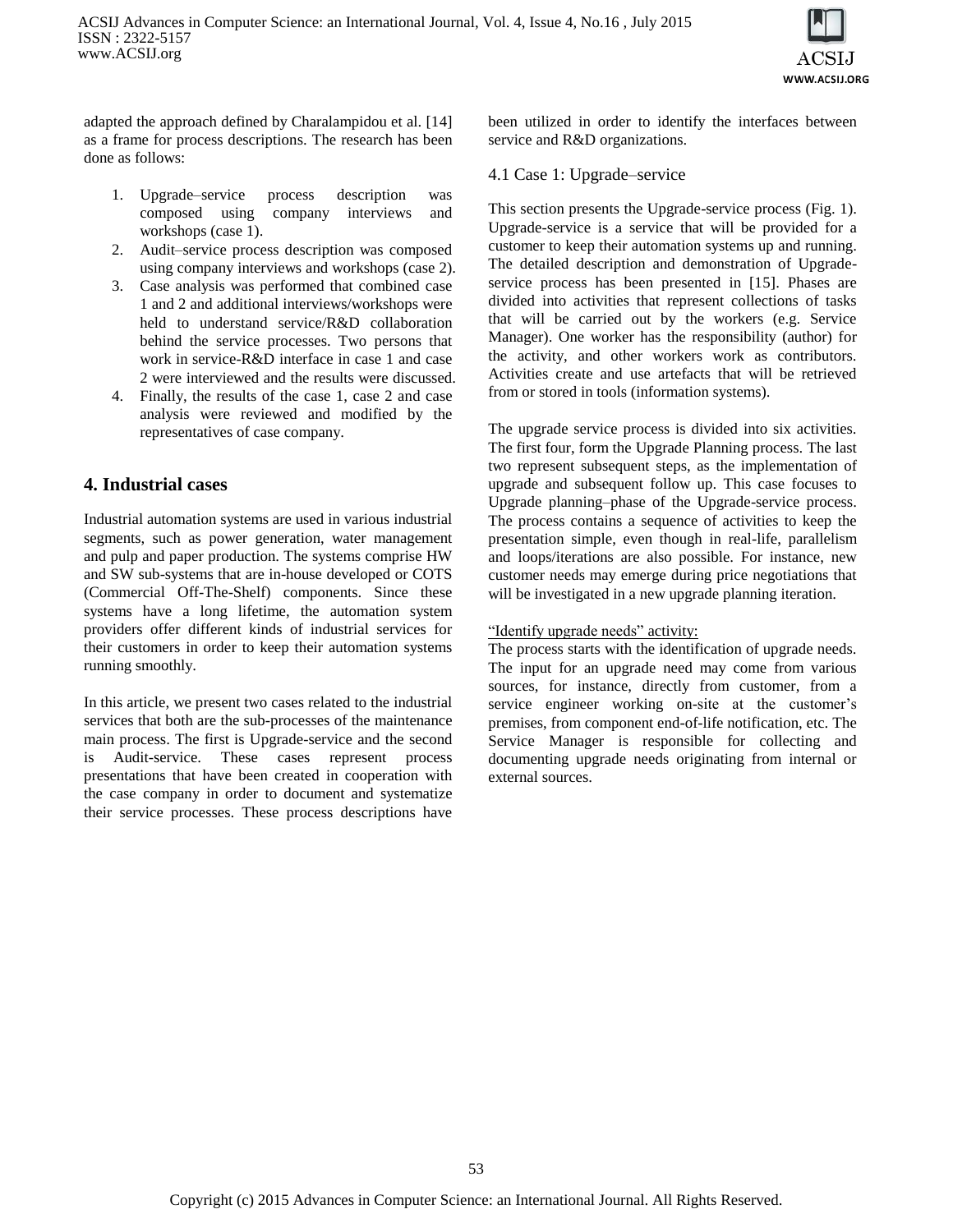



Fig. 1 Description of the Upgrade Planning Process.

#### "Identify installed system" activity:

The service manager is responsible for carrying out "Identify installed system" activity. In this activity, the customer's automation system configuration information (i.e. customer-specific installed report) is retrieved from the InstalledBase tool. The information is collected automatically from the automation system (automatically via a network connection with the customer's automation system) and manually by a site visit, if needed. The updated information is stored in the InstalledBase tool.

Analyze the system/compose LC (lifecycle) plan" activity: In the "Analyze the system/compose LC (lifecycle) plan" activity service manager is responsible for analyzing the instant and future upgrade needs for the customer's automation system. The InstalledBase tool contains lifecycle plan functionality. This means that the tool contains some lifecycle rules related to the automation systems. The lifecycle rules are composed by a product manager who works in service interface working in collaboration with R&D organization. The service manager generates a lifecycle report from the InstalledBase tool and starts to modify it based on negotiations with the customer.

#### "Negotiations" activity:

In the "Negotiations" activity, the service manager modifies the lifecycle plan based upon the maintenance budgets and downtime schedules of the customer. Customer extranet is the common medium for vendor and customer to exchange lifecycle plans and other material. The final lifecycle plan presents the life cycle of each part of the system, illustrating for a single customer what needs to be upgraded and when, and at what point in time a larger migration might be needed. The plan supports the customer in preparing themselves for the updates, for instance by predicting costs, schedules for downtimes, rationale for management, etc. Based on the negotiations and offer, the upgrade implementation starts according to contract. Additionally, the Service Manager is responsible for periodically re-evaluating the upgrade needs.

#### 4.2 Case 2: Audit–service

This section presents the Audit-service process (Fig. 2). Audit-service is used to determine the status of the automation system or equipment. Systematic practices/process and tools to collect the information allow repeatable and high-quality service that forms basis for subsequent services. Audit-service might launch, for instance, upgrade, optimizations, training –services. Again,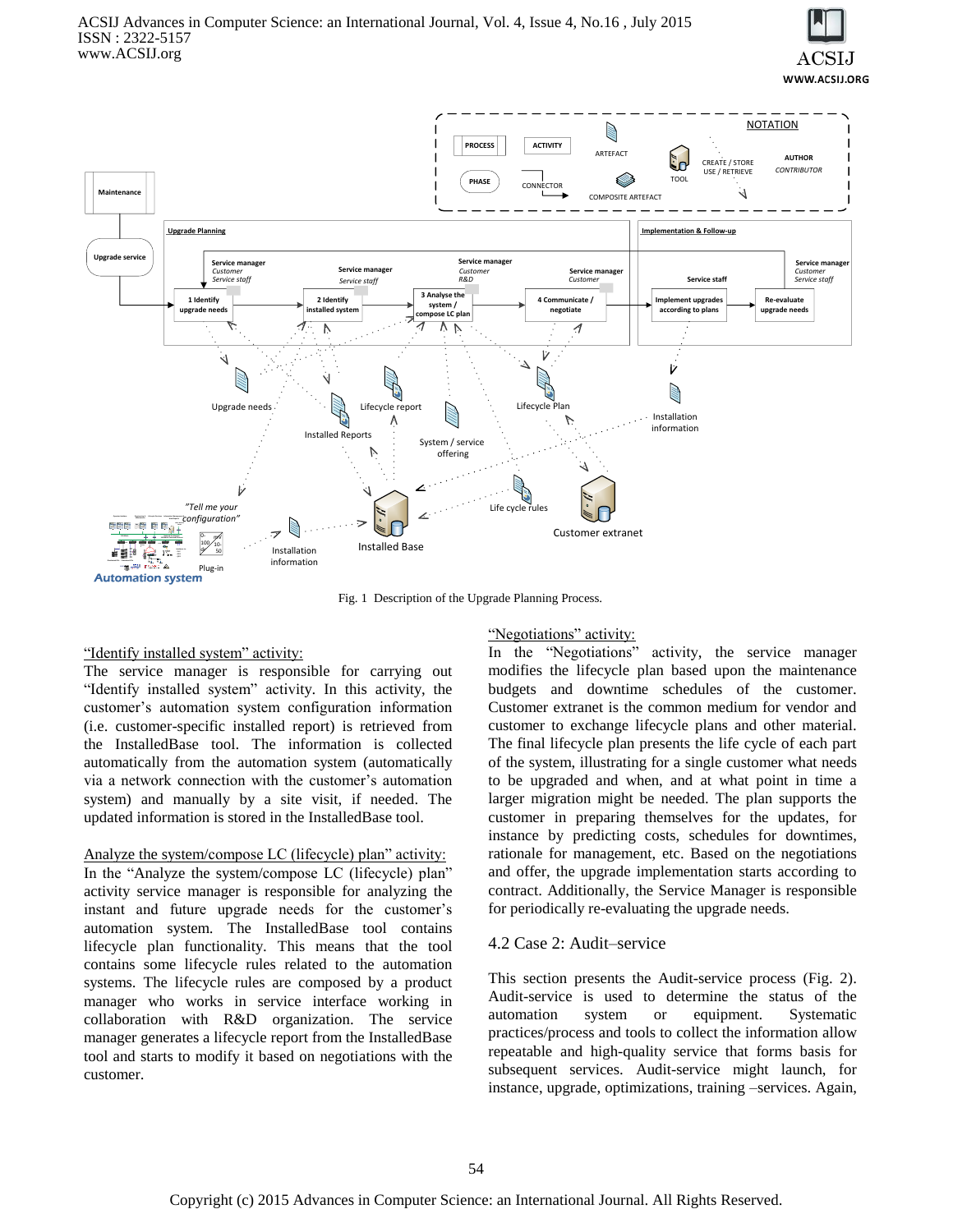

as in Upgrade-service–case process description, phases are divided into activities that represent collections of tasks that will be carried out by the workers (e.g. Service Manager). One worker has the responsibility (author) for the activity, and other workers work as contributors. Activities create and use artefacts that will be retrieved from or stored in tools (information systems). The Auditservice process is divided into five activities.

#### Plan audit -activity:

This activity is used to identify, agree and document scope and needs for audit. This enables systematic audit. The planning starts when there are a demand for service or e.g. service agreement states that the audit will be done periodically. Service staff creates audit plan with the customer that contains information about: scope/needs for

audit, customer contact/team, customer's arrangements to ensure successful audit (availability of key persons during audit, data analysis and reporting/presentation, visits, remote connections, safety/security), schedule, resources and reporting/presentation practices, etc. Furthermore, service staff documents the audit plan and makes it visible for customer.

#### **Office Research -activity:**

The purpose of Office Research is to carry out audit activities that can be done remotely. In this activity service staff collects remote diagnostics according to audit checklist. They further collect information about customerspecific product installation. The output of the activity is the data that is ready for data analysis.



Fig. 2 Description of the Audit Process.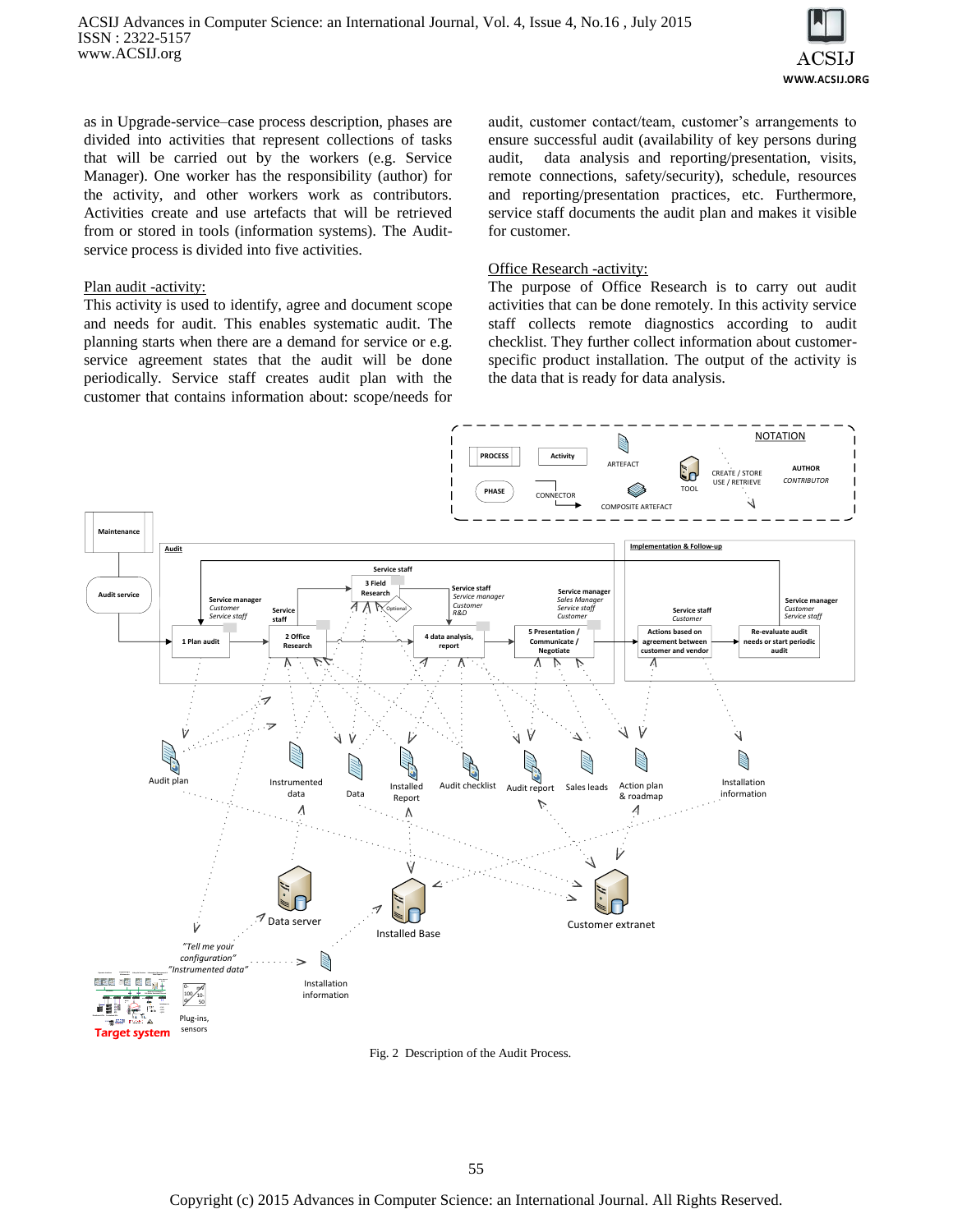

## Field research –activity (optional):

The purpose of Field Research is to acquire supplementary information/data during site visits. This activity is optional if Office research–activity is not sufficient. In this activity, Service staff carries out field research tasks according to product-specific checklists (check instruments, get info about maintenance, training needs, remarks concerning configuration, visual check, check the function of the product, corrosion, etc.). Furthermore, staff collects additional installation information from the customer premises (customer-specific product installation), if needed.

## Data analysis/report –activity:

Purpose of Data analysis/Report is to analyze collected data and prepare a report that can be communicated with the customer. Data analysis –task analyses audit data and observations. Service staff utilize audit checklist and consult R&D in analysis, if needed. Depending upon the audit, the analysis may contain e.g.: maintenance, part or product obsolence, replacements, inventory, needs for training, etc. During the analysis customer should prepare time and contacts to answer questions that may arise concerning audit data. Service staff and manager defined recommendations based upon the audit. The Service Manager identifies sales leads related to the audit results. In addition, staff will update installation information into InstalledBase if discrepancies have been observed. The audit report will contain an introduction, definition of scope, results, along with conclusions and recommendations. The report will be reviewed internally and stored into the Customer Extranet and the Customer will be informed (well in advance, in order to allow time for customer to check the report).

#### Presentation/communicate/negotiations–activity:

This activity presents results to the key stakeholders and agrees future actions/roadmaps. The Service Manager agrees with the customer the time and participants of result presentation event. The results will be presented and discussed. The Service Manager negotiates about the recommendations and defines actions/roadmaps based on recommendations (first step towards price and content negotiations).

# **5. Case analysis**

Integrated service/product development has been studied a lot. However, there is less information available how in

practice the needs of the Service organization could be taken into account during product development. What kind of service/R&D collaboration could improve the quality and lead time of the industrial services? Target is not to describe service development process but try to understand and collect industrial best practices that increase service/R&D collaboration and transparency so that customers can be better and faster serviced. Naturally these practices are highly service dependent since each service need different issues from R&D organization. During the interviews, it become obvious that already on product platform Business Planning phase there has to be analysis activity how new proposed features of the system will be supported by services and what kind of effects there are for different services (e.g. compatibility). Therefore, already in system business planning phase one should consider technical support, product/technology lifecycle and version compatibility issues from service viewpoint before the implementation starts.

Based on cases above the following service/R&D collaboration practices were identified. Basically both cases highlight communication and information transparency between the organizational units.

5.1 Case 1: collaboration related to Upgrade –service

In case 1 there was a nominated person who works in service/R&D interface, i.e. Product Manager who works in Service interface (Fig. 3). This person defines and updates life-cycle rules document that contains information e.g.:

- how long each technology will be supported. In other words, e.g. how long the particular version of each operating system (OS) will be supported (product & service/security packs), along with considerations of if there is any possibility of extended support).
- hardware software compatibility (e.g. OS version vs. individual workstations)
- compatibility information showing how different sub-systems are compatible with each other (compatible, compatibility restrictions, not compatible).
- other rules or checklists containing what needs to be considered when conducting upgrades (conversions of file formats, etc.)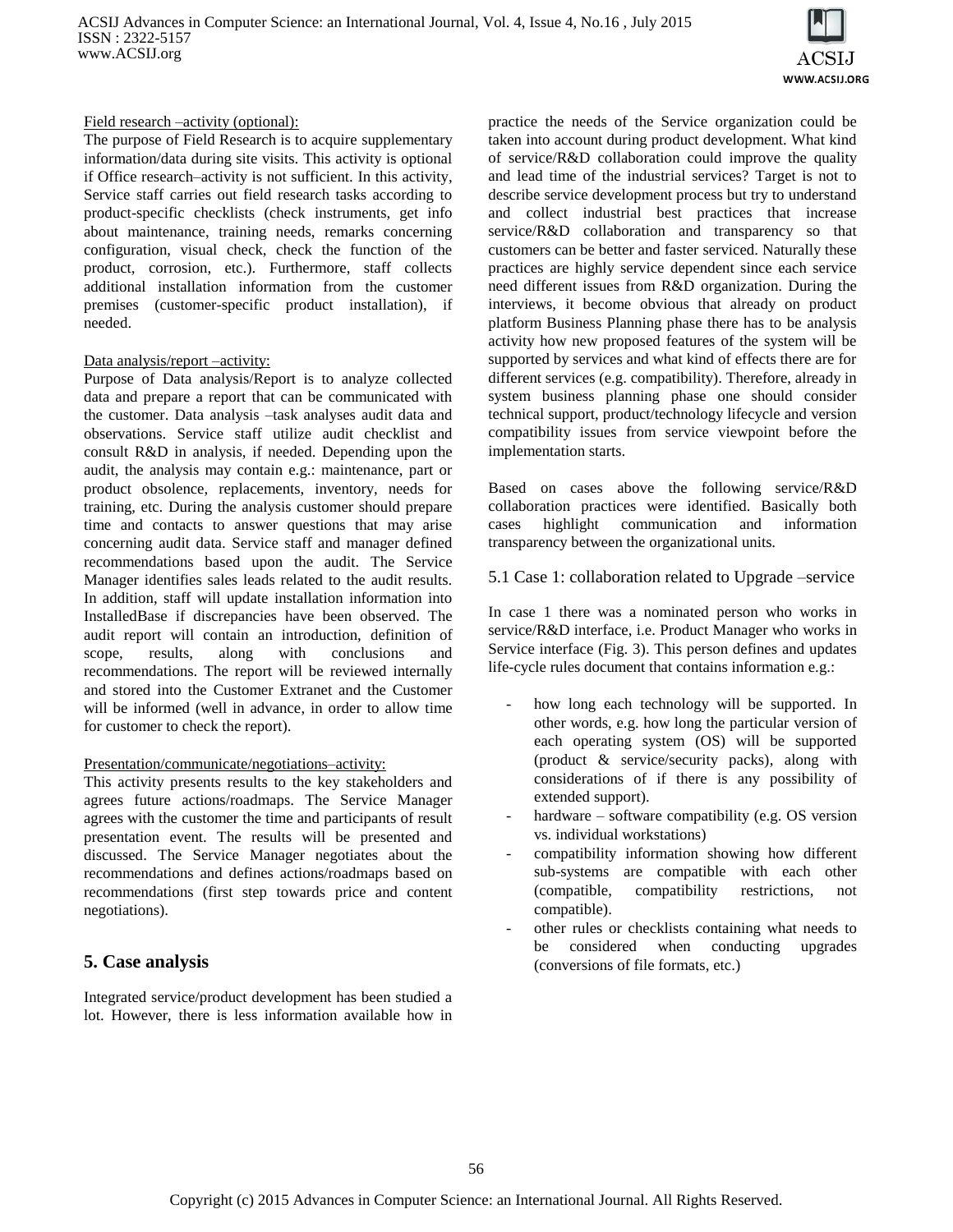



Fig. 3 Collect lifecycle rules -process.

The rules are used by the Service function in order to understand the lifecycle effects to the system. For instance, in Upgrade Planning -process in upgrade analysis -activity this information is used to compose life cycle plans for customers. Product manager that works in Service interface coordinates the composition of lifecycle rules. These rules originate from internal and external sources. External information is collected from third-party system providers (COTS providers). This information comes, for instance, from operating system providers (a roadmap that shows how long operating system versions will be supported). Internal lifecycle information originates from R&D (product creation and technology research functions). Internal lifecycle information defines in-house developed automation system components and their support policy. Furthermore, lifecycle information about system dependencies is also important (compatibility information). Dependency information shows the dependencies between sub-systems and components so as to detect how changes in one sub-system may escalate to other sub-systems in a customer's configuration. Finally, rules are also affected by a company's overall lifecycle policy (i.e. the policy on how long (and how) the company decides to support the systems). Some of these rules are implemented into the InstalledBase tool that partly automates the generation of lifecycle plan. However, since every customer tends to be unique some rules need to be applied manually depending on the upgrade needs.

Based on this case we could compose a task list for the Product Manager who works in the service interface. Product manager's task is to increase and facilitate communication between the R&D and Service organizations (collaboration between organizational units):

- 1. Coordinates the collection, maintenance and documentation of lifecycle rules in cooperation with R&D to support upgrade planning.
- 2. Communicates to R&D how they should prepare for lifecycle issues (how R&D should take into account service needs?).
- 3. Defines the lifecycle policy with company management.
- 4. Coordinates that Service Managers are creating lifecycle plans for their customers. The objective is that there are as many lifecycle plans as possible (every customer is a business possibility).
- 5. Participates to the lifecycle support decision making together with R&D (e.g. replacement/spare part decisions, compatibility between platform releases). For instance:
	- decisions concerning how long the company provides support for different technologies/components. Decisions what technologies will be used (smaller changes/more significant changes). Service organization will make the decision (cooperation with R&D).
	- decisions about the compatibility. Service provides needs/requirements for compatibility (based on effects to service business). R&D tells what is possible  $\Rightarrow$  needs and possibilities are combined so that optimal compatibility is possible for upgrade business (service organization makes the decision).
	- determines the volume/quantity components there are in field (check from InstalledBase)  $\Rightarrow$ effects to the content of next platform release and what support are needed from service viewpoint.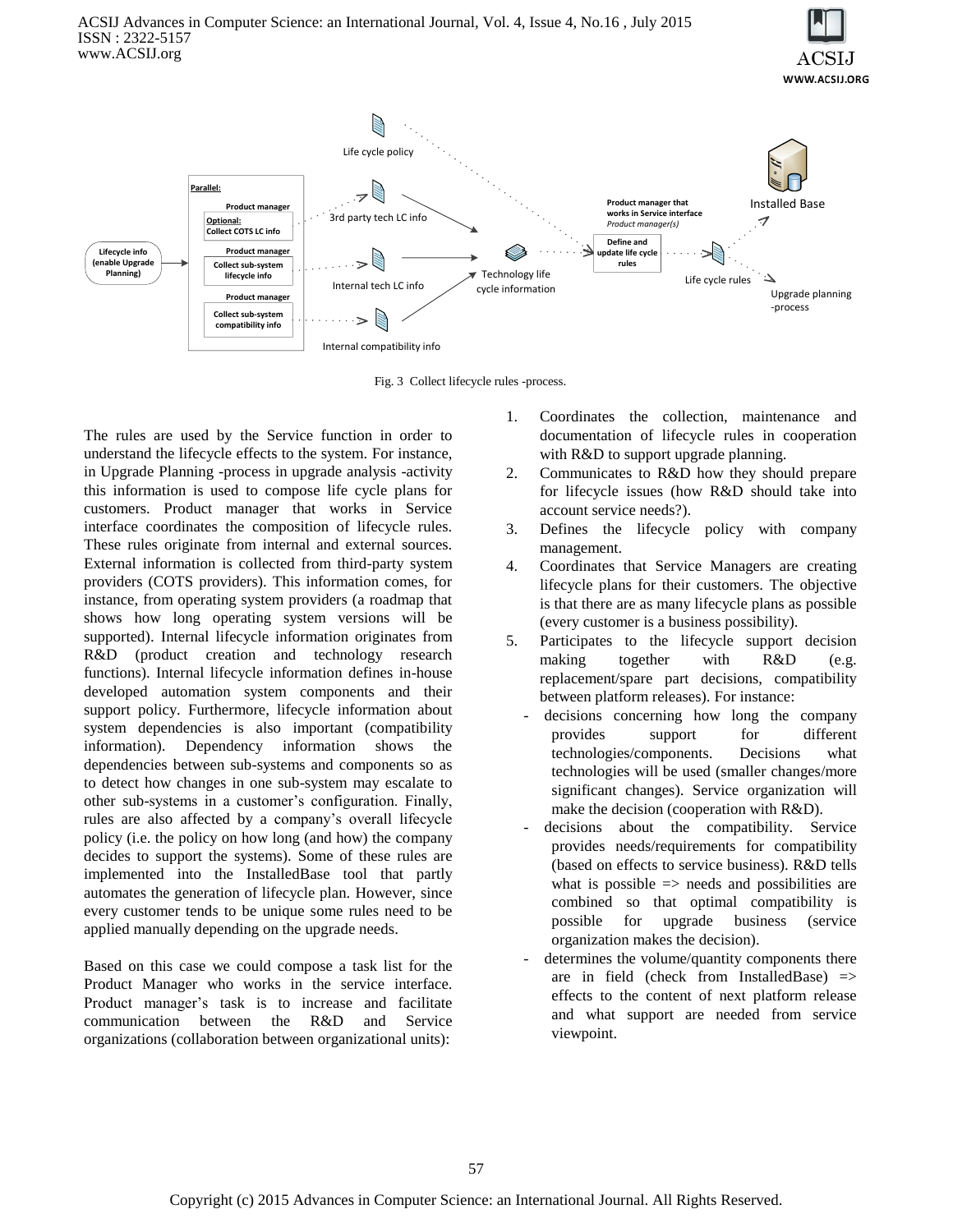

## 5.2 Case 2: Collaboration related to Audit –service

In case 2, the Service staff utilizes audit checklists that have been prepared collaboratively by Service and R&D, and consults R&D in the audit analysis, if required. The training team that works in the Service organization is responsible for the coordination of the collection and maintenance of the audit checklists (Fig. 4). The checklists are to be composed and maintained in cooperation with R&D. Checklists are product-specific since different issues need to be checked depending on product type. Furthermore, checklists require constant updates as the product platforms evolve, e.g. one needs to check different issues from products of different age.



# **6. Discussion and conclusions**

The importance of industrial services has increased and there needs to be systematic practices/processes to support service and product development. This has been indicated also in other studies, e.g. in [1, 2]. However, there is less information available concerning how in practice the needs of the Service organization could be taken into account during product development. What kind of service/R&D collaboration could improve the quality and lead time of the industrial services? In this article, objective is not to describe service development process but rather to try to understand and collect industrial best practices that increase the collaboration and transparency between service and R&D organizations so that customers can be better and faster serviced.

This article aims to discuss the collaboration and transparency of Service and R&D organizations using two cases that give practical examples about the collaboration, i.e. *what the collaboration and transparency between Service and R&D organizations means in real-life industrial environment*. Furthermore, the article reports what kind of solutions the case company uses to realize the collaboration.

The article shows that in case company service needs were taken into account already in business planning phase of the product development process. Furthermore, there were roles and teams that worked between service and R&D organizations to facilitate the interaction between the

organizations. The approach has some similarities to the solution that is presented in [10]. Similarly their case study indicated that there were need to have units that worked in between the organizations that enabled the interaction.

Based on this research, it is possible to better understand interfaces and needs between Service and R&D organizations. With this information it is possible to begin to improve the collaboration practices and solutions in case company. This research provides for other companies and research institutes that work with industrial companies the practical real-life cases how Service and R&D organizations collaborate. This research is based on bottom-up approach studying two cases and therefore the results are limited since the collaboration is service dependent. This study does not try to explain why the case company has ended up with these practices and solutions, nor that these practices are directly applicable to other companies. However, we described the case in fairly detailed context in section 3 and Service processes in section 4. Therefore, this article provides for industrial companies a good ground to compare their operational environment with the one presented in this article and apply the collaboration practices when appropriate and applicable. For us, this study creates a basis for further research to study the collaboration needs of the other industrial services – for instance such as preventive maintenance services, optimization services, security assessment services.

#### **Acknowledgments**

This research has been done in ITEA2 project named Promes [13] and Artemis project named Varies [12]. This research is funded by Tekes, Artemis joint undertaking, Valmet Automation and VTT. The authors would like to thank all contributors for their assistance and cooperation.

# **References**

- [1] A. Tukker, U. Tischner. "Product-services as a research field: past, present and future. Reflections from a decade of research", Journal of Cleaner Production, 14, 2006, Elsevier, pp. 1552-1556.
- [2] J.C. Aurich, C. Fuchs, M.F. DeVries. "An Approach to Life Cycle Oriented Technical Service Design", CIRP Annals - Manufacturing Technology, Volume 53, Issue 1, 2005, pp. 151–154.
- [3] H.W. Borchers, H. Karandikar. "A Data Warehouse approach for Estimating and Characterizing the Installed Base of Industrial Products". International conference on Service systems and service management, IEEE, Vol. 1, 2006, pp. 53-59.
- [4] R. Oliva, R. Kallenberg. "Managing the transition from products to services". International Journal of Service Industry Management, Vol. 14, No. 2, 2003, pp. 160-172